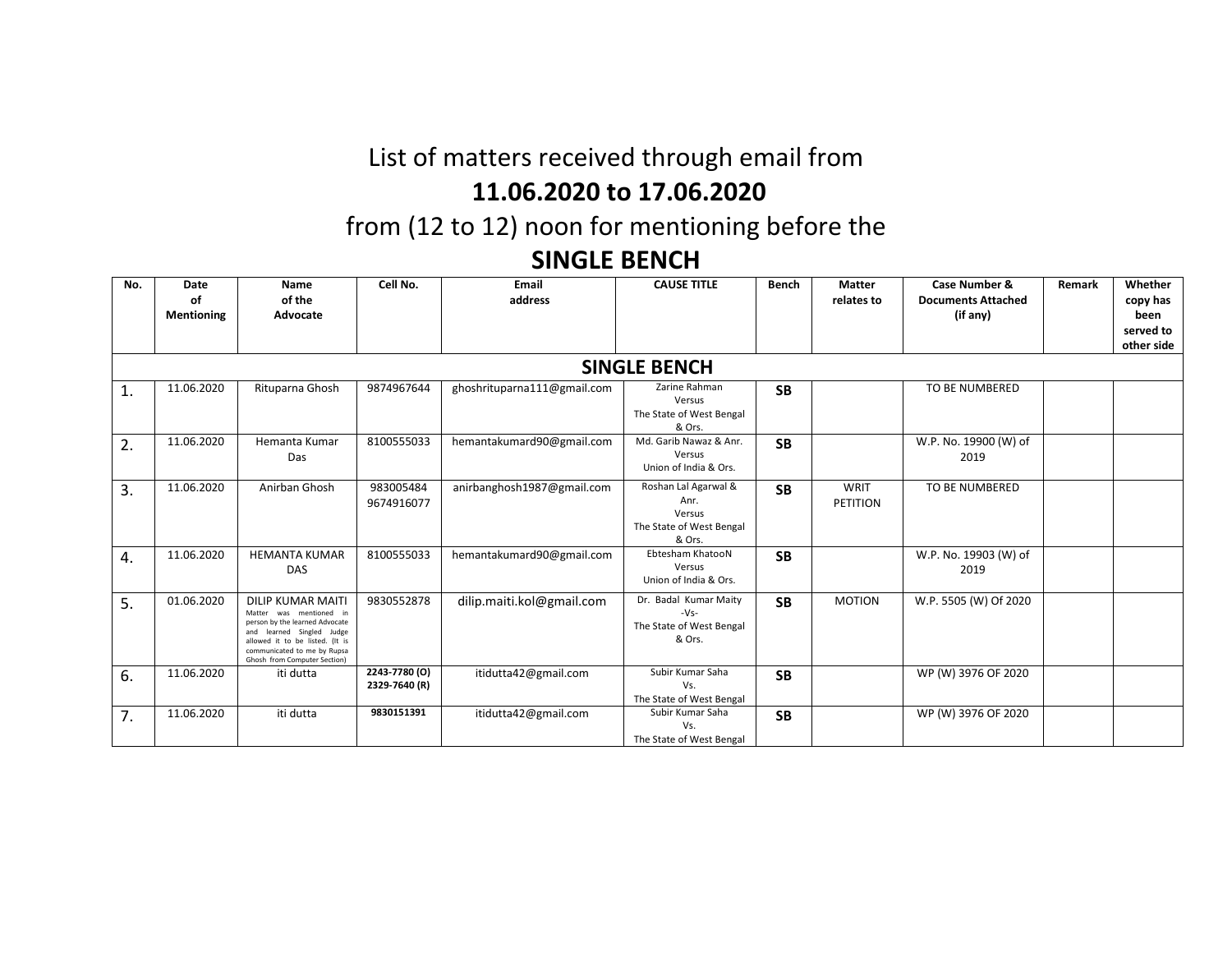| 8.  | 12.06.2020 | Smriti Bhattacharya           | 9163830147<br>8910595970 | smritibha20@gmail.com                                      | The Secretary, Managing<br>Committee of Mangloi | <b>SB</b> | W.P. 226(W) of 2012                                 |  |
|-----|------------|-------------------------------|--------------------------|------------------------------------------------------------|-------------------------------------------------|-----------|-----------------------------------------------------|--|
|     |            | <b>MENTIONED TWICE</b>        |                          |                                                            | Radharani Girls' High<br>School (H.S.) & ors    |           | C.A.N. 10678 of 2014                                |  |
|     |            |                               |                          |                                                            | Vs.<br>State of West Bengal &                   |           |                                                     |  |
|     |            |                               |                          |                                                            | ors.                                            |           | W.P. 32016(W) of 2008                               |  |
|     |            |                               |                          |                                                            | Smriti Bhattacharya                             |           |                                                     |  |
|     |            |                               |                          |                                                            | Vs.<br>The State of West Bengal                 |           |                                                     |  |
|     |            |                               |                          |                                                            | & ors                                           |           |                                                     |  |
| 9.  | 12.06.2020 | Kanishk Sinha                 |                          | kanishksinha28@yahoo.in                                    | RONY ENTERPRISES & ANR.<br><b>VERSUS</b>        | <b>SB</b> | W.P.2662 (W) OF 2020                                |  |
|     |            |                               |                          |                                                            | STATE OF WEST BENGAL &                          |           | IN                                                  |  |
|     |            | PETITIONER IN<br>PERSON       |                          |                                                            | ORS.                                            |           | C.A.N. 1444 OF 2020                                 |  |
|     |            |                               |                          |                                                            | M/S ADIL TRADERS & ANR.                         |           |                                                     |  |
|     |            |                               |                          |                                                            | <b>VERSUS</b><br>STATE OF WEST BENGAL &         |           | W.P.4851 (W) OF 2020                                |  |
|     |            |                               |                          |                                                            | ORS.                                            |           |                                                     |  |
|     |            |                               |                          |                                                            | <b>KANISHK SINHA</b>                            |           |                                                     |  |
|     |            |                               |                          |                                                            | <b>VERSUS</b><br>THE STATE OF WEST BENGAL       |           | W.P.4922 (W) OF 2020                                |  |
|     |            |                               |                          |                                                            | & ORS.                                          |           |                                                     |  |
| 10. | 12.06.2020 | <b>DILIP KUMAR MAITI</b>      | 9830552878               | dilip.maiti.kol@gmail.com                                  | Dr. Badal Kumar Maity<br>$-Vs-$                 | <b>SB</b> | W.P. 5505 (W) Of 2020                               |  |
|     |            |                               |                          | Already allowed on 11.06.2020<br>upon physical mentioning. | The State of West Bengal                        |           |                                                     |  |
|     |            |                               |                          |                                                            | & Ors.                                          |           |                                                     |  |
| 11. | 12.06.2020 | malabika Saha                 | 9874308767               | malabikasahaadv@gmail.com                                  | MALABIKA SAHA &<br><b>ANOTHER</b>               | <b>SB</b> | C.P.A.N No. 287 OF 2020<br>W.P No. 11146(W) of 2018 |  |
|     |            | <b>IN PERSON</b>              |                          |                                                            | VS                                              |           |                                                     |  |
|     |            |                               |                          |                                                            | THE STATE OF WEST                               |           |                                                     |  |
|     |            |                               |                          |                                                            | <b>BENGAL &amp; OTHERS</b>                      |           |                                                     |  |
| 12. | 12.06.2020 | sanjoy mondal<br>(SENT TWICE) | 9433175058               | sanjoym1980@gmail.com                                      | Chandrachur<br>Mukhopadhyay                     | <b>SB</b> | WP No. 833 (W) of 2020                              |  |
|     |            |                               |                          |                                                            | -Versus-                                        |           |                                                     |  |
|     |            |                               |                          |                                                            | The State of West Bengal<br>& others            |           |                                                     |  |
| 13. | 12.06.2020 | Rajdeep                       | 9163329688               | rajdeepb22@gmail.com                                       | The Aaykar Grihanirman                          | <b>SB</b> | W.P. 25262 (w) of 2018                              |  |
|     |            | Bhattacharya                  |                          |                                                            | Samabaya Samity Ltd &                           |           | CAN 3249 of 2020                                    |  |
|     |            |                               |                          |                                                            | Anr                                             |           | CAN 3250 of 2020                                    |  |
|     |            |                               |                          |                                                            | -versus-<br>The Registrar of Co-                |           |                                                     |  |
|     |            |                               |                          |                                                            | operative Societies & ors                       |           |                                                     |  |
| 14. | 12.06.2020 | Sakti Pada Jana               | 9830087406               | saktijana.adv@gmail.com                                    | Shyam Sundar Agarwal<br>$-Versus -$             | <b>SB</b> | W.P. No. 1223 (W) of                                |  |
|     |            |                               |                          |                                                            | The State of West Bengal                        |           | 2020                                                |  |
|     |            |                               |                          |                                                            | & Ors.                                          |           | With CAN No. of 2020                                |  |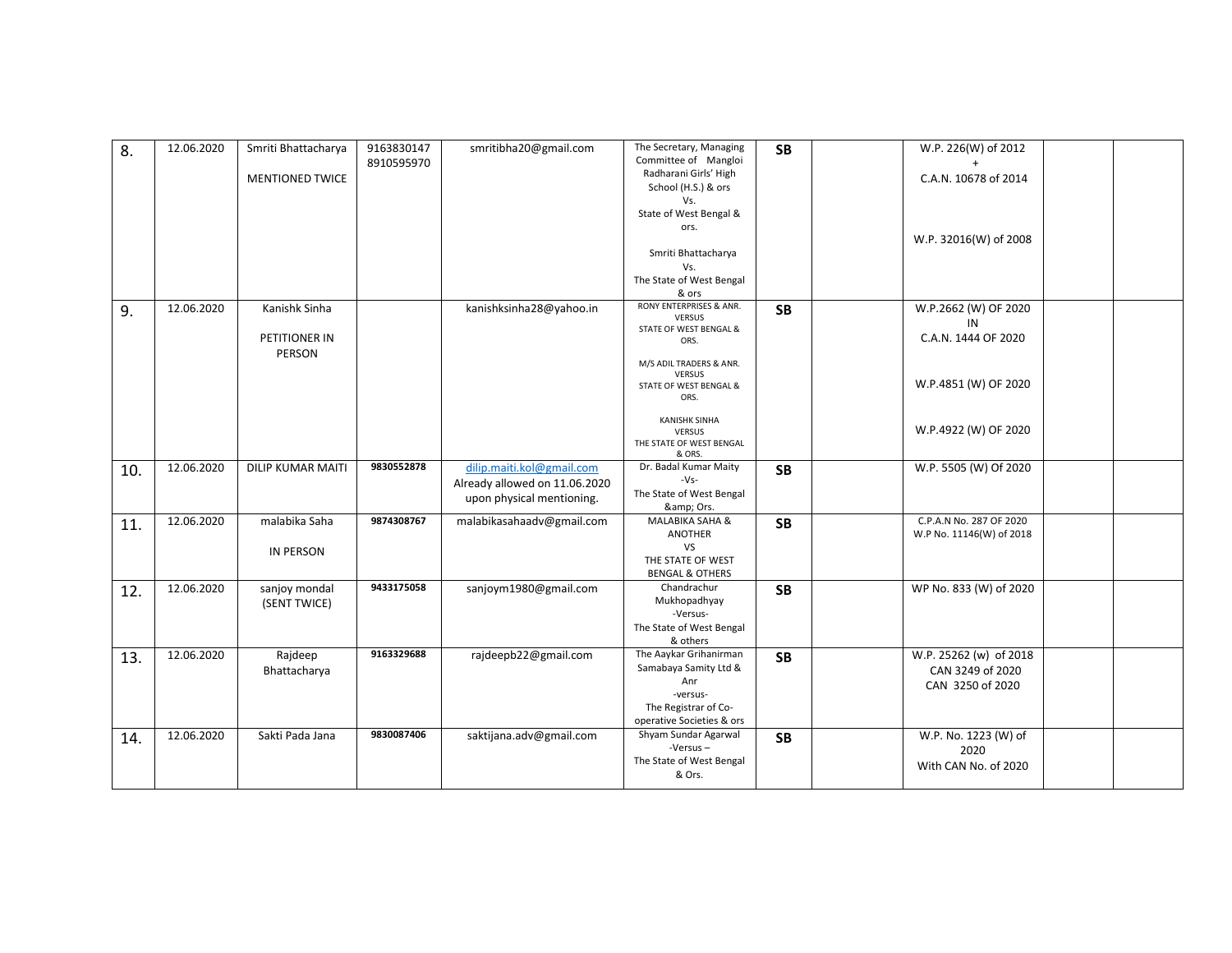| 15. | 12.06.2020 | Nikita Choudhury    | 9874950214               | nikita.choudhury@khaitanco.co | Vishambhar Saran & Ors<br>v.                 | <b>SB</b> | WP No.5531 (W) of<br>2020 |  |
|-----|------------|---------------------|--------------------------|-------------------------------|----------------------------------------------|-----------|---------------------------|--|
|     |            |                     |                          | m                             | Bank of Maharashtra &                        |           |                           |  |
|     |            |                     |                          |                               | Anr                                          |           |                           |  |
| 16. | 12.06.2020 | Sakti Pada Jana     | 9830087406               | saktijana.adv@gmail.com       | Pulak Kumar Roy                              | <b>SB</b> | WP 3046 (W) of 2020       |  |
|     |            |                     |                          |                               | $Versus -$                                   |           |                           |  |
|     |            |                     |                          |                               | The State of West Bengal<br>& Ors.           |           |                           |  |
|     | 12.06.2020 | Sakti Pada Jana     | 9830087406               | saktijana.adv@gmail.com       | Debasish Chakraborty                         | <b>SB</b> | W.P. No. 68 of 2020       |  |
| 17. |            |                     |                          |                               | $Versus -$                                   |           |                           |  |
|     |            |                     |                          |                               | The State of West Bengal                     |           |                           |  |
|     |            |                     |                          |                               | & Ors                                        |           |                           |  |
| 18. | 12.06.2020 | Kanishk Sinha       | <b>NOT GIVEN</b>         | kanishksinha28@yahoo.in       | <b>KANISHK SINHA</b>                         | <b>SB</b> | W.P. 5469 (W) OF 2020     |  |
|     |            |                     |                          |                               | <b>VERSUS</b>                                |           |                           |  |
|     |            | <b>IN PERSON</b>    |                          |                               | HARSH VARDHAN & ORS.                         |           |                           |  |
| 19. | 13.06.2020 | Smriti Bhattacharya |                          | smritibha20@gmail.com         | The Secretary, Managing                      | <b>SB</b> | WP 226 (W) of 2012        |  |
|     |            |                     |                          |                               | Committee of Mangloi                         |           | CAN. 10678 of 2014        |  |
|     |            | Pratik Majumder,    | 9163830147<br>8910595970 | pratikkol12@gmail.com         | Radharani Girls' High<br>School (H.S.) & ors |           |                           |  |
|     |            | Advocate            |                          |                               | Vs.                                          |           |                           |  |
|     |            |                     |                          | <b>SENT TWICE</b>             | State of West Bengal &                       |           |                           |  |
|     |            |                     |                          |                               | ors.                                         |           | With                      |  |
|     |            |                     |                          |                               |                                              |           |                           |  |
|     |            |                     |                          |                               | Smriti Bhattacharya                          |           | W.P. 32016(W) of 2008     |  |
|     |            |                     |                          |                               | Vs.<br>The State of West                     |           |                           |  |
|     |            |                     |                          |                               | Bengal & ors                                 |           |                           |  |
| 20. | 13.06.2020 | Sarthak Burman      | 8017095481               | sarthakburman30@gmail.com     | Amar Mondal                                  | <b>SB</b> | WP No. 398 (w) of 2020    |  |
|     |            |                     |                          |                               | VS.                                          |           |                           |  |
|     |            |                     |                          |                               | State of West Bengal &                       |           |                           |  |
|     |            |                     |                          |                               | Ors.                                         |           |                           |  |
| 21. | 15.06.2020 | SACHINDRANATH       | 9064693439               | snmisra20@gmail.com           | SACHINDRANATH MISRA<br>VS                    | <b>SB</b> | WP 29713(W) OF 2015       |  |
|     |            | <b>MISRA</b>        |                          | (MENTIONED SO MANY TIMES)     | STATE OF WEST BENGAL                         |           |                           |  |
|     |            | <b>IN PERSON</b>    |                          |                               | & ORS.                                       |           |                           |  |
| 22. | 15.06.2020 | SONI OJHA           | 9903299544               | soni14ojha@gmail.com          | Manappuram Finance Ltd.                      | <b>SB</b> | C.A.N. 3247 of 2020       |  |
|     |            | (mentioned twice)   |                          |                               | & Anr.                                       |           | W.P. No.5538 of 2020      |  |
|     |            |                     |                          |                               | $-Vs-$                                       |           |                           |  |
|     |            |                     |                          |                               | The State of West Bengal<br>& Ors.           |           |                           |  |
|     | 15.06.2020 | Sourav Chatterjee   | 98301 33999              | sourav@schatterjee.com        | Arshad Hossain                               |           | WP No 19712 (W) of        |  |
| 23. |            |                     |                          |                               | $-VS-$                                       | <b>SB</b> | 2019                      |  |
|     |            |                     |                          |                               | KMC & Ors                                    |           |                           |  |
| 24. | 15.06.2020 | Ashrulina Gayen     | 8583869196               | ashrulina@gmail.com           | Binapani Karar                               | <b>SB</b> | WP 24356(w) of 2019       |  |
|     |            |                     |                          |                               | $-VS-$                                       |           |                           |  |
|     |            |                     |                          |                               | State of West Bengal &                       |           |                           |  |
|     |            |                     |                          |                               | Ors.                                         |           |                           |  |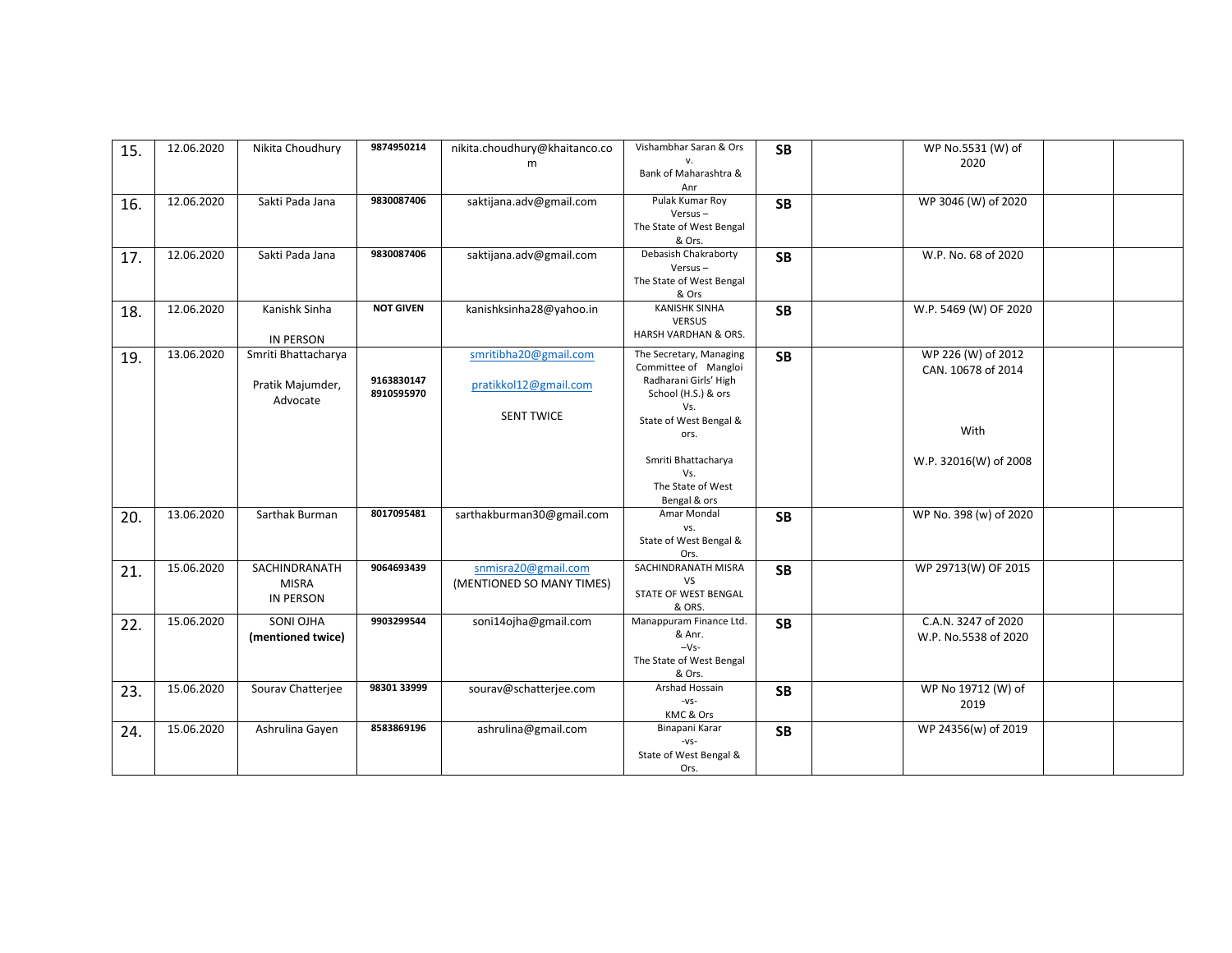| 25. | 15.06.2020 | Cintu Baisya          | *SI no. 18<br>matter is<br>related | cbaisya@gmail.com                                       | Kanisk Sinha<br>$-Vs-$<br>Union of India & others                                                                                                                                                                                                                                                                                            | <b>SB</b> | <b>STAND OF</b><br><b>ICMR IS</b> | WP 5469 (W) of 2020                                                                                                                                                                                                                                                 |  |
|-----|------------|-----------------------|------------------------------------|---------------------------------------------------------|----------------------------------------------------------------------------------------------------------------------------------------------------------------------------------------------------------------------------------------------------------------------------------------------------------------------------------------------|-----------|-----------------------------------|---------------------------------------------------------------------------------------------------------------------------------------------------------------------------------------------------------------------------------------------------------------------|--|
| 26. | 16.06.2020 | Sreyanshi<br>Majumdar | 9088384936                         | sreyanshi.majumdar@gmail.co<br>m                        | Surobhi Roy<br>-Versus-<br>West Bengal University of<br>Health Sciences & Ors.<br>Sudipta Karmakar<br>-Versus-<br><b>West Bengal University</b><br>of Health Sciences & Ors.<br>Moumita Dubey<br>VS<br>West Bengal University of<br>Health Sciences & Ors.<br>Mondip Chel<br>-Versus-<br>West Bengal University of<br>Health Sciences & Ors. | <b>SB</b> | ATTACHED                          | C.A.N. NO. 3201 of 2020<br>W.P. NO. 2012 (W) of<br>2020<br>C.A.N. NO. 3205 of 2020<br>W.P. NO. 2011 (W) of<br>2020<br>C.A.N. NO. 3195 of 2020<br>W.P. NO. 2013 (W) of<br>2020<br>C.A.N. NO. 3202 of 2020<br>W.P. NO. 2015 (W) of<br>2020<br>C.A.N. NO. 3196 of 2020 |  |
|     |            |                       |                                    |                                                         | Disha GhosH<br>-Versus-<br>West Bengal University of<br>Health Sciences & Ors.                                                                                                                                                                                                                                                               |           |                                   | W.P. NO. 2014 (W) of<br>2020                                                                                                                                                                                                                                        |  |
| 27. | 16.06.2020 | Avinaba Patra         | 9836585072                         | iamavinaba@gmail.com                                    | <b>Biswanath Ghosh</b><br>-Versus -<br>The State of West Bengal<br>& Ors.<br>Anamitra Bhattacharya<br>Petitioner<br>-Versus<br>The State of West Bengal<br>& Ors                                                                                                                                                                             | <b>SB</b> |                                   | W.P. 5454 (W) OF 2020<br>C.A.N 3160 OF 2020<br>W.P. 24176 (W) of 2016                                                                                                                                                                                               |  |
| 28. | 16.06.2020 | sananda ganguli       | 9874796862<br>9163891670           | sanandaganguli07@gmail.com<br>das.nandini2010@gmail.com | Pitam kar<br>Vs<br>Nandini Das                                                                                                                                                                                                                                                                                                               | <b>SB</b> |                                   | CO 1124 of 2020                                                                                                                                                                                                                                                     |  |
| 29. | 16.06.2020 | Anirban Ghosh         | 9830054842<br>9674916077           | anirbanghosh1987@gmail.com                              | Roshan Lal Agarwal<br>& Anr.<br>- Versus<br>The State of West Bengal<br>& Ors.                                                                                                                                                                                                                                                               | <b>SB</b> |                                   | W. P. No. __ (w) of 2020                                                                                                                                                                                                                                            |  |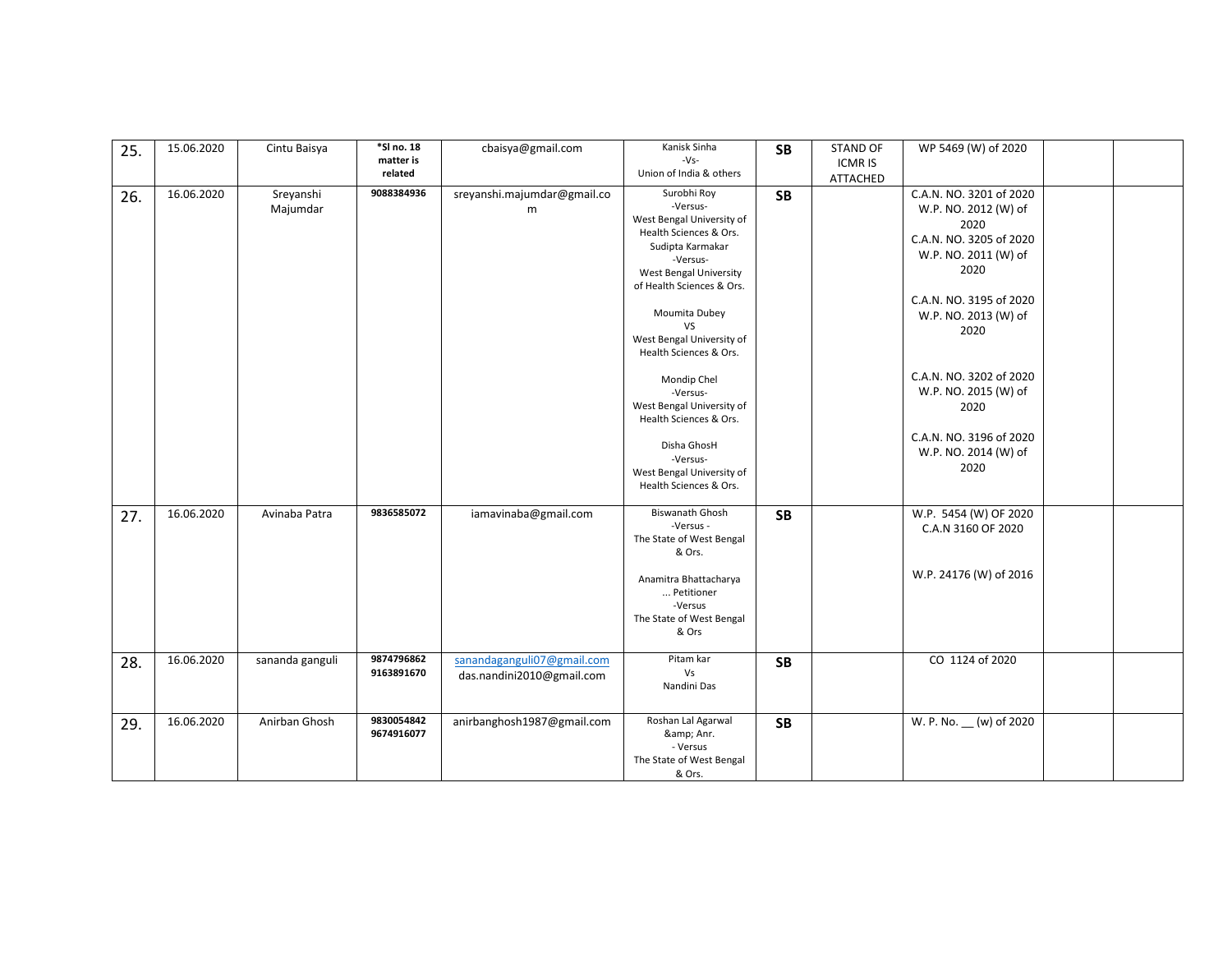| 30. | 16.06.2020 | Indradeep Basu | 9830860324  | advindradeephc@gmail.com | M/s Wearit Global                    | <b>SB</b> | C.R.R 1051 of 2020     |  |
|-----|------------|----------------|-------------|--------------------------|--------------------------------------|-----------|------------------------|--|
|     |            |                |             |                          | Limited<br>Versus                    |           | along with             |  |
|     |            |                |             |                          | The State of West Bengal             |           | CRAN 2526 of 2020      |  |
|     |            |                |             |                          | & Anr                                |           |                        |  |
| 31. | 16.06.2020 | Arka Kumar Nag | 98319 48661 | arka.slhs@gmail.com      | M/s. Bindu Khanna                    | <b>SB</b> | W. P. No. 23060 (W) of |  |
|     |            |                |             |                          | $-V$ -                               |           | 2019                   |  |
|     |            |                |             |                          | Indian Oil Corporation               |           |                        |  |
|     |            |                |             |                          | Limited & Others                     |           |                        |  |
|     | 16.06.2020 | Arka Kumar Nag | 98319 48661 | arka.slhs@gmail.com      | M/s. Tasveer Sohi                    |           | W. P. No. 23061 (W) of |  |
| 32. |            |                |             |                          | $-V$ -                               | <b>SB</b> | 2019                   |  |
|     |            |                |             |                          | Indian Oil Corporation               |           |                        |  |
|     |            |                |             |                          | Limited & Others                     |           |                        |  |
| 33. | 16.06.2020 | Arka Kumar Nag | 98319 48661 | arka.slhs@gmail.com      | [M/s. Gurmohinder Kaur               | <b>SB</b> | W. P. No. 23070 (W) of |  |
|     |            |                |             |                          |                                      |           | 2019                   |  |
|     |            |                |             |                          | Indian Oil Corporation               |           |                        |  |
|     |            |                |             |                          | Limited & Others                     |           |                        |  |
| 34. | 16.06.2020 | Arka Kumar Nag | 98319 48661 | arka.slhs@gmail.com      | M/s. G. K. Enterprises               | <b>SB</b> | W. P. No. 23065 (W) of |  |
|     |            |                |             |                          | $-V$ -                               |           | 2019                   |  |
|     |            |                |             |                          | Indian Oil Corporation               |           |                        |  |
|     | 16.06.2020 |                | 98319 48661 |                          | Limited & Others<br>M/s. Ashok Kumar |           |                        |  |
| 35. |            | Arka Kumar Nag |             | arka.slhs@gmail.com      | Choraria                             | <b>SB</b> | W. P. No. 23055 (W) of |  |
|     |            |                |             |                          | $-V$ -                               |           | 2019                   |  |
|     |            |                |             |                          | Hindustan Petroleum                  |           |                        |  |
|     |            |                |             |                          | Corporation Limited &                |           |                        |  |
|     |            |                |             |                          | Others                               |           |                        |  |
| 36. | 16.06.2020 | Arka Kumar Nag | 98319 48661 | arka.slhs@gmail.com      | M/s. Sushma Khanna                   | <b>SB</b> | W. P. No. 23063 (W) of |  |
|     |            |                |             |                          | $-V$ -                               |           | 2019                   |  |
|     |            |                |             |                          | Indian Oil Corporation               |           |                        |  |
|     |            |                |             |                          | Limited & Others                     |           |                        |  |
| 37. | 16.06.2020 | Arka Kumar Nag | 98319 48661 | arka.slhs@gmail.com      | M/s. Mata Deori Logistic             | <b>SB</b> | W. P. No. 23187 (W) of |  |
|     |            |                |             |                          | Services & Another<br>$-V$ -         |           | 2019                   |  |
|     |            |                |             |                          | Hindustan Petroleum                  |           |                        |  |
|     |            |                |             |                          | Corporation Limited &                |           |                        |  |
|     |            |                |             |                          | Others                               |           |                        |  |
| 38. | 16.06.2020 | Arka Kumar Nag | 98319 48661 | arka.slhs@gmail.com      | M/s. Sohi Carriers Private           | <b>SB</b> | W. P. No. 23057 (W) of |  |
|     |            |                |             |                          | Limited & Another                    |           | 2019                   |  |
|     |            |                |             |                          | $-V$ -                               |           |                        |  |
|     |            |                |             |                          | Indian Oil Corporation               |           |                        |  |
|     |            |                |             |                          | Limited & Others                     |           |                        |  |
| 39. | 16.06.2020 | Arka Kumar Nag | 98319 48661 | arka.slhs@gmail.com      | M/s. Ek Onkar Logistics              | <b>SB</b> | W. P. No. 23067 (W) of |  |
|     |            |                |             |                          | Private Limited & Another            |           | 2019                   |  |
|     |            |                |             |                          | $-V$ -                               |           |                        |  |
|     |            |                |             |                          | Hindustan Petroleum                  |           |                        |  |
|     |            |                |             |                          | Corporation Limited &<br>Others      |           |                        |  |
|     |            |                |             |                          |                                      |           |                        |  |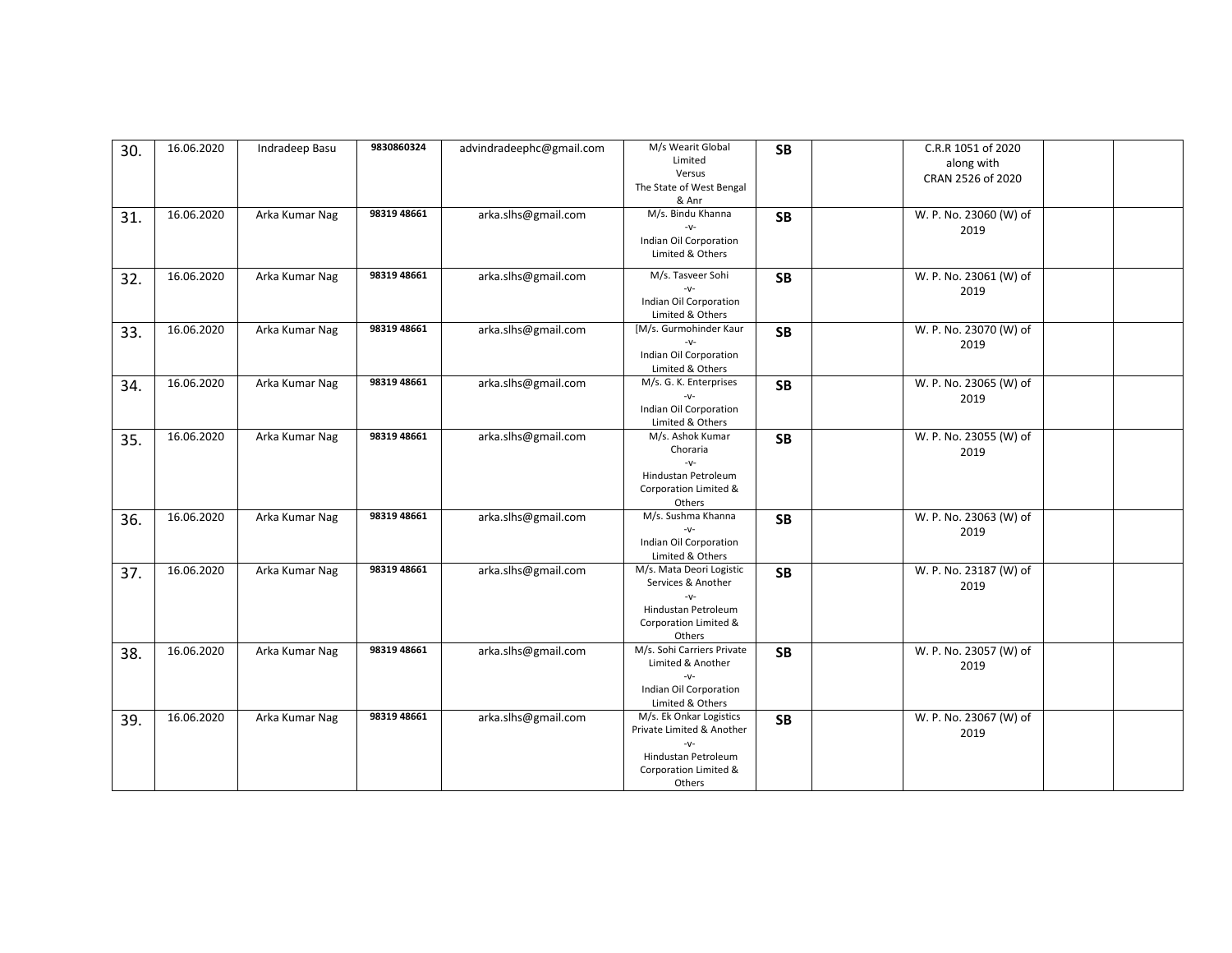| 40. | 16.06.2020 | Arka Kumar Nag | 98319 48661 | arka.slhs@gmail.com        | M/s. SKH Enterprise &<br>Another             | <b>SB</b> | W. P. No. 23180 (W) of<br>2019 |  |
|-----|------------|----------------|-------------|----------------------------|----------------------------------------------|-----------|--------------------------------|--|
|     |            |                |             |                            | $-V$ -                                       |           |                                |  |
|     |            |                |             |                            | Hindustan Petroleum<br>Corporation Limited & |           |                                |  |
|     |            |                |             |                            | Others                                       |           |                                |  |
| 41. | 16.06.2020 | Arka Kumar Nag | 98319 48661 | arka.slhs@gmail.com        | M/s. SKH Enterprise &                        | <b>SB</b> | W. P. No. 23183 (W) of         |  |
|     |            |                |             |                            | Another                                      |           | 2019                           |  |
|     |            |                |             |                            | $-V$ -                                       |           |                                |  |
|     |            |                |             |                            | Indian Oil Corporation                       |           |                                |  |
|     |            |                |             |                            | Limited & Others                             |           |                                |  |
| 42. | 16.06.2020 | Arka Kumar Nag | 98319 48661 | arka.slhs@gmail.com        | M/s. Sanjeev Saluja                          | <b>SB</b> | W. P. No. 23186 (W) of         |  |
|     |            |                |             |                            | $-V$ -                                       |           | 2019                           |  |
|     |            |                |             |                            | Hindustan Petroleum                          |           |                                |  |
|     |            |                |             |                            | Corporation Limited &<br>Others              |           |                                |  |
|     | 16.06.2020 | Arka Kumar Nag | 98319 48661 | arka.slhs@gmail.com        | M/s. Freight Transport                       |           | W. P. No. 23056 (W) of         |  |
| 43. |            |                |             |                            | Corporation                                  | <b>SB</b> |                                |  |
|     |            |                |             |                            | $-V$ -                                       |           | 2019                           |  |
|     |            |                |             |                            | Hindustan Petroleum                          |           |                                |  |
|     |            |                |             |                            | Corporation Limited &                        |           |                                |  |
|     |            |                |             |                            | Others                                       |           |                                |  |
| 44. | 16.06.2020 | Arka Kumar Nag | 98319 48661 | arka.slhs@gmail.com        | M/s. S. V. Logistics                         | <b>SB</b> | W. P. No. 23185 (W) of         |  |
|     |            |                |             |                            | $-V$ -                                       |           | 2019                           |  |
|     |            |                |             |                            | Indian Oil Corporation                       |           |                                |  |
|     |            |                |             |                            | Limited & Others                             |           |                                |  |
| 45. | 16.06.2020 | Arka Kumar Nag | 98319 48661 | arka.slhs@gmail.com        | Radhika Associates<br>$-V$ -                 | <b>SB</b> | W. P. No. 23181 (W) of         |  |
|     |            |                |             |                            | Indian Oil Corporation                       |           | 2019                           |  |
|     |            |                |             |                            | Limited & Others                             |           |                                |  |
| 46. | 16.06.2020 | Arka Kumar Nag | 98319 48661 | arka.slhs@gmail.com        | M/s. S. N. Logistics                         | <b>SB</b> | W. P. No. 23182 (W) of         |  |
|     |            |                |             |                            | $-V$ -                                       |           | 2019                           |  |
|     |            |                |             |                            | Indian Oil Corporation                       |           |                                |  |
|     |            |                |             |                            | Limited & Others                             |           |                                |  |
| 47. | 17.06.2020 | Shahan Shah    | 7278111457  | shahan886@gmail.com        | Murshidabad Patni Co-                        | <b>SB</b> | W.P. 5543 (W) of 2020          |  |
|     |            |                | 9433219075  |                            | Operative Society Ltd.                       |           |                                |  |
|     |            |                |             |                            | & Ors.                                       |           |                                |  |
|     |            |                |             |                            | $-Vs-$                                       |           |                                |  |
|     |            |                |             |                            | The State of West Bengal                     |           |                                |  |
|     | 17.06.2020 | Sudip Ghosh    | 9830562730  | sghoshchowdhury79@gmail.co | & Ors.)<br>Ganapall Chosh & Ors.             |           | CRAN 4727 of 2019              |  |
| 48. |            |                |             |                            | Vs.                                          | <b>SB</b> | CRR 518 of 2020                |  |
|     |            | Chowdhury      |             | m                          |                                              |           |                                |  |
|     |            |                |             |                            | The State of West                            |           | CRAN of 2020 care              |  |
|     |            |                |             |                            | Bengal                                       |           |                                |  |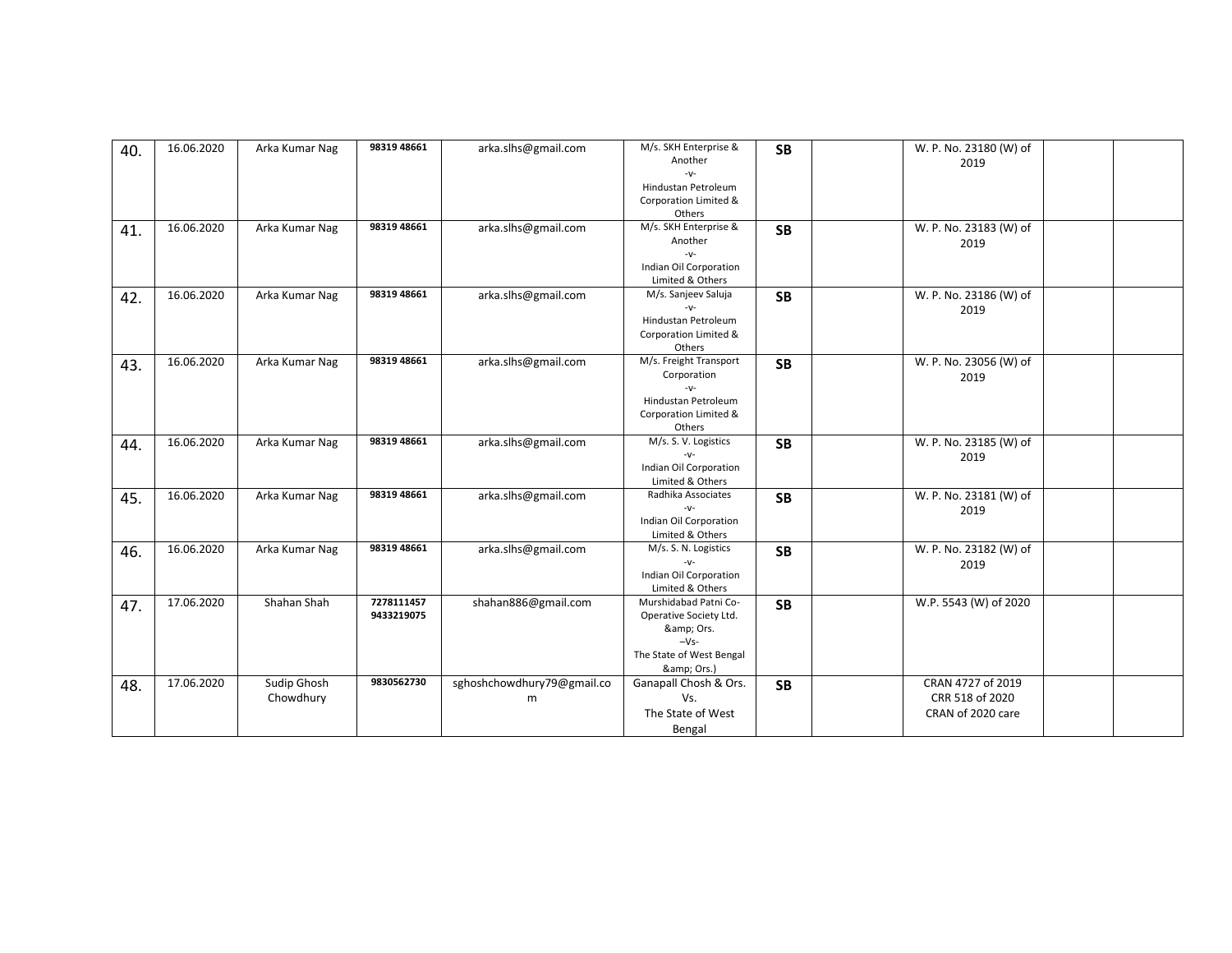| 49. | 17.06.2020 | <b>SYED SHAMSUL</b><br>AREFIN | 8017930246<br>9432720581 | arefinsyedshamsul@gmail.com | Amala Roy Das @<br>Amala Das Roy | <b>SB</b> | <b>NOT NUMBERED YET</b> |  |
|-----|------------|-------------------------------|--------------------------|-----------------------------|----------------------------------|-----------|-------------------------|--|
|     |            |                               |                          |                             | vs.                              |           |                         |  |
|     |            |                               |                          |                             | Nazrul Haque Sepoy &             |           |                         |  |
|     |            |                               |                          |                             | Anr.                             |           |                         |  |
| 50. | 17.06.2020 | ranajit roy                   | 9830906433               | roy.ranajit@gmail.com       | Aurobindo                        | <b>SB</b> | CRA 668 OF 2019         |  |
|     |            |                               |                          |                             | Bhattacharjee                    |           | CRAN 4961 OF 2019       |  |
|     |            |                               |                          |                             | -Versus-                         |           |                         |  |
|     |            |                               |                          |                             | Central Bureau of                |           |                         |  |
|     |            |                               |                          |                             | Investigation                    |           |                         |  |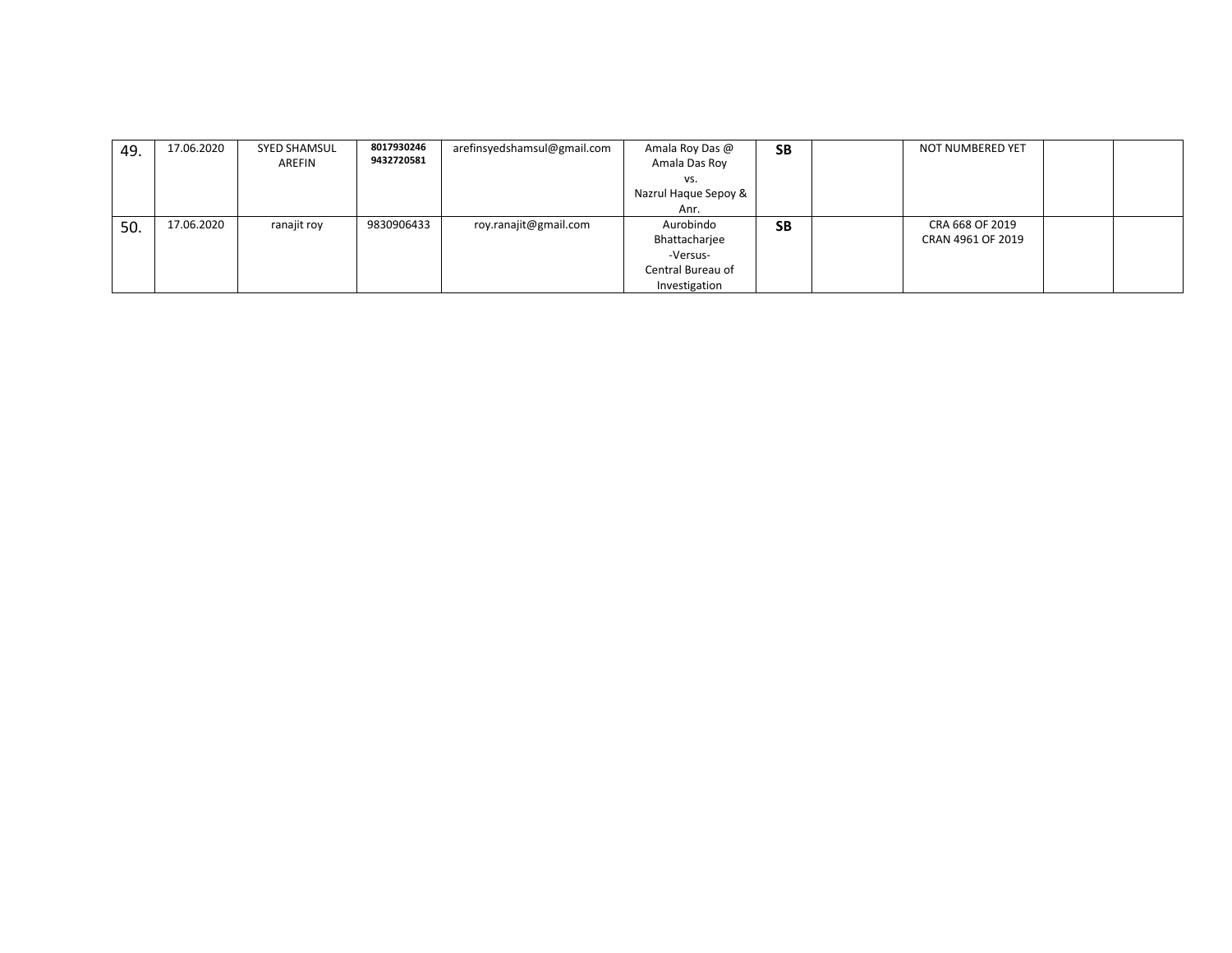### List of matters received through email from

#### **11.06.2020 to 17.06.2020**

from (12 to 12) noon for mentioning before the

# **ORIGINAL SIDE**

## **(DIVISION & SINGLE BENCH)**

| No. | Date<br>οf<br>Mentioning | Name<br>of the<br>Advocate | Cell No. | Email<br>address | <b>CAUSE TITLE</b> | Bench | <b>Matter</b><br>relates to | <b>Case Number &amp;</b><br><b>Documents Attached</b><br>(if any) | Remark | Whether<br>copy has<br>been<br>served to<br>other side |  |  |
|-----|--------------------------|----------------------------|----------|------------------|--------------------|-------|-----------------------------|-------------------------------------------------------------------|--------|--------------------------------------------------------|--|--|
|     | <b>ORIGINAL SIDE</b>     |                            |          |                  |                    |       |                             |                                                                   |        |                                                        |  |  |

| 1) | 11.06.2020 | Sreyash Basu<br>Dasgupta           | 9831027497  | sreyash@sinhaco.com<br>shatrunjaybose@sinhaco.com | MAGMA FINCORP LIMITED<br><b>VERSUS</b><br><b>SLN CNC TECH PRIVATE</b><br>LIMITED<br>Magma Fincorp Limited              | <b>SB</b> | <b>ORIGINAL</b><br><b>SIDE</b> | E. C. 301 of 2019<br>E.C. 78 of 2020                                                                                                                                                                                     |  |
|----|------------|------------------------------------|-------------|---------------------------------------------------|------------------------------------------------------------------------------------------------------------------------|-----------|--------------------------------|--------------------------------------------------------------------------------------------------------------------------------------------------------------------------------------------------------------------------|--|
| 2) | 11.06.2020 | Shatrunjay Bose<br>(SINHA & CO)    | 9831027497  |                                                   | Vs.<br>Thakur A.K.Singh & Anr.                                                                                         | <b>SB</b> | <b>ORIGINAL</b><br><b>SIDE</b> |                                                                                                                                                                                                                          |  |
| 3) | 11.06.2020 | SAUBHIK<br><b>CHOWDHURY</b>        | 84200-04467 | saubhik.sinhaco@gmail.com                         | Priyamvada Devi Birla,<br>deceased<br>And<br>Arvind Kumar Newar &<br>Ors.<br>-Versus-<br>Harsh Vardhan Lodha &<br>Ors. | <b>SB</b> | <b>ORIGINAL</b><br><b>SIDE</b> | GA OF 2019<br>G.A. No. 2007 of 2019<br>G.A. No. 1845 of 2019<br>G.A. No. 1786 of 2019<br>G.A. No. 1761 of 2019<br>G.A. No. 1735 of 2019<br>T.S. No. 6 of 2004<br>Filed in respect of<br><b>Birla Corporation Limited</b> |  |
| 4) | 11.06.2020 | <b>SAUBHIK</b><br><b>CHOWDHURY</b> | 84200-04467 | saubhik.sinhaco@gmail.com                         | Priyamvada Devi Birla,<br>deceased<br>And<br>Arvind Kumar Newar &<br>Ors.<br>-Versus-<br>Harsh Vardhan Lodha &<br>Ors. | <b>SB</b> | <b>ORIGINAL</b><br><b>SIDE</b> | GA  of 2019<br>G.A. No. 2007 of 2019<br>G.A. No. 1845 of 2019<br>G.A. No. 1786 of 2019<br>G.A. No. 1761 of 2019<br>G.A. No. 1735 of 2019<br>T.S. No. 6 of 2004<br>Filed in respect of<br>Vindhya Telelinks Limit         |  |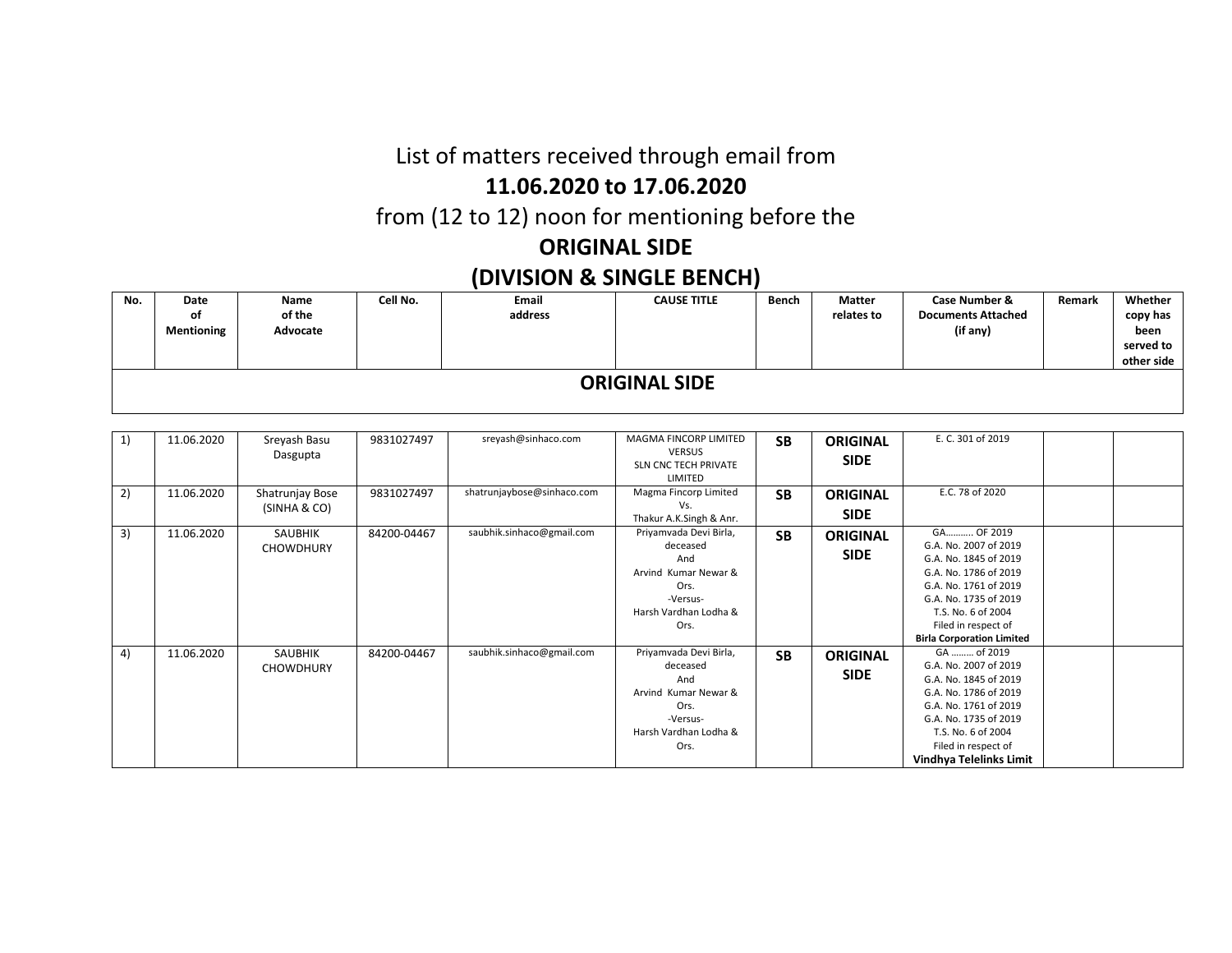| 5)  | 11.06.2020<br>******* | Yash Deora<br>The matter was mentioned<br>before the Division Bench<br>wrongly on 11.06.2020 but it is<br>a Single Bench matter. The<br>same is detected subquently<br>and informed before the<br>learned Registrar (Listing). | 9830199392               | y.v.deora@gmail.com                                       | A.V.M. Sales Corporation<br>Harvest Chem Company<br>Limited & Ors.                             | <b>SB</b> | <b>ORIGINAL</b><br><b>SIDE</b> | G.A. No. 826 of 2020<br>C.S. No. 53 of 2020 |  |
|-----|-----------------------|--------------------------------------------------------------------------------------------------------------------------------------------------------------------------------------------------------------------------------|--------------------------|-----------------------------------------------------------|------------------------------------------------------------------------------------------------|-----------|--------------------------------|---------------------------------------------|--|
| 6)  | 15.06.2020            | Laxmi Pat Surana<br><b>IN PERSON</b>                                                                                                                                                                                           | 9903874447               | vikram8910@gmail.com<br><b>SENT TWICE</b>                 | LAXMI PAT SURANA<br>Versus<br>PANTALOON RETAIL<br>INDIA LTD. & ORS.                            | <b>SB</b> | <b>ORIGINAL</b><br><b>SIDE</b> | A.P. No. 380 of 2017                        |  |
| 7)  | 15.06.2020            | deb chandra                                                                                                                                                                                                                    | 98300 63926              | adv.dkc@gmail.com                                         | Banasree Neogy & Anr.<br>Versus<br>Mrs. Soma Ghosh & Ors.                                      | <b>SB</b> | <b>ORIGINAL</b><br><b>SIDE</b> | C.S. 41 of 1989                             |  |
| 8)  | 15.06.2020            | Sananda Ganguli                                                                                                                                                                                                                | 9874796862               | sanandaganguli07@gmail.co<br>m                            | Golden Edge Engineering<br>Private Limited<br>Vs<br><b>Bharat heavy Electricals</b><br>Limited | <b>SB</b> | <b>ORIGINAL</b><br><b>SIDE</b> | G.A. 837 of 2020<br>A.P 194 of 2020         |  |
| 9)  | 16.06.2020            | Yash Deora                                                                                                                                                                                                                     | 98301 99392              | v.v.deora@gmail.com<br>ALREADY MENTIONED ON<br>11.06.2020 | <b>AVM Sales Corporatio</b><br>Harvest Chem Company<br>Limited                                 | <b>SB</b> | <b>ORIGINAL</b><br><b>SIDE</b> | CS 53 of 2020<br>GA 826 of 2020             |  |
| 10) | 16.06.2020            | Nikuni Berlia                                                                                                                                                                                                                  | 9830707643<br>9883338623 | narayanikunj berlia@rediffm<br>ail.com                    |                                                                                                | <b>SB</b> | <b>ORIGINAL</b><br><b>SIDE</b> | CS 56 of 2020                               |  |
| 11) | 16.06.2020            | Jaideep Singh<br>Party-In-Person<br>(Kat Eye Security<br>Services)                                                                                                                                                             | 9227100100               | kateye ss@yahoo.com                                       | Kat Eye Security<br>Services<br>Vs.                                                            | <b>SB</b> | <b>ORIGINAL</b><br><b>SIDE</b> | CA 47 of 2020<br>In.<br>CP 572 of 2014      |  |
| 12) | 17.06.2020            | Shatrunjay Bose                                                                                                                                                                                                                | 9831027497               | shatrunjaybose@sinhaco.co<br>m                            | Magma Fincorp Limited<br>Vs.<br>Saruot Nanehal                                                 | <b>SB</b> | <b>ORIGINAL</b><br><b>SIDE</b> | EC 41 of 2013                               |  |
| 13) | 17.06.2020            | Shatrunjay Bose                                                                                                                                                                                                                | 9831027497               | shatrunjaybose@sinhaco.co<br>m                            | Magma Fincorp Limited<br>Vs.<br>Raksport International                                         | <b>SB</b> | <b>ORIGINAL</b><br><b>SIDE</b> | EC 245 of 2012                              |  |
| 14) | 17.06.2020            | Shatrunjay Bose                                                                                                                                                                                                                | 9831027497               | shatrunjaybose@sinhaco.co<br>m                            | Magma Fincorp Limited<br>Vs.<br>Raksport International                                         | <b>SB</b> | <b>ORIGINAL</b><br><b>SIDE</b> | EC 382 of 2018                              |  |
| 15) | 17.06.2020            | Shatrunjay Bose                                                                                                                                                                                                                | 9831027497               | shatrunjaybose@sinhaco.co<br>m                            | Magma Fincorp Limited<br>Vs.<br>Jaipal                                                         | <b>SB</b> | <b>ORIGINAL</b><br><b>SIDE</b> | EC 515 of 2018                              |  |
| 16) | 17.06.2020            | Shatrunjay Bose                                                                                                                                                                                                                | 9831027497               | shatrunjaybose@sinhaco.co<br>m                            | Magma Fincorp Limited<br>Vs.<br>Amrendra Singh                                                 | <b>SB</b> | <b>ORIGINAL</b><br><b>SIDE</b> | EC 314 of 2019                              |  |